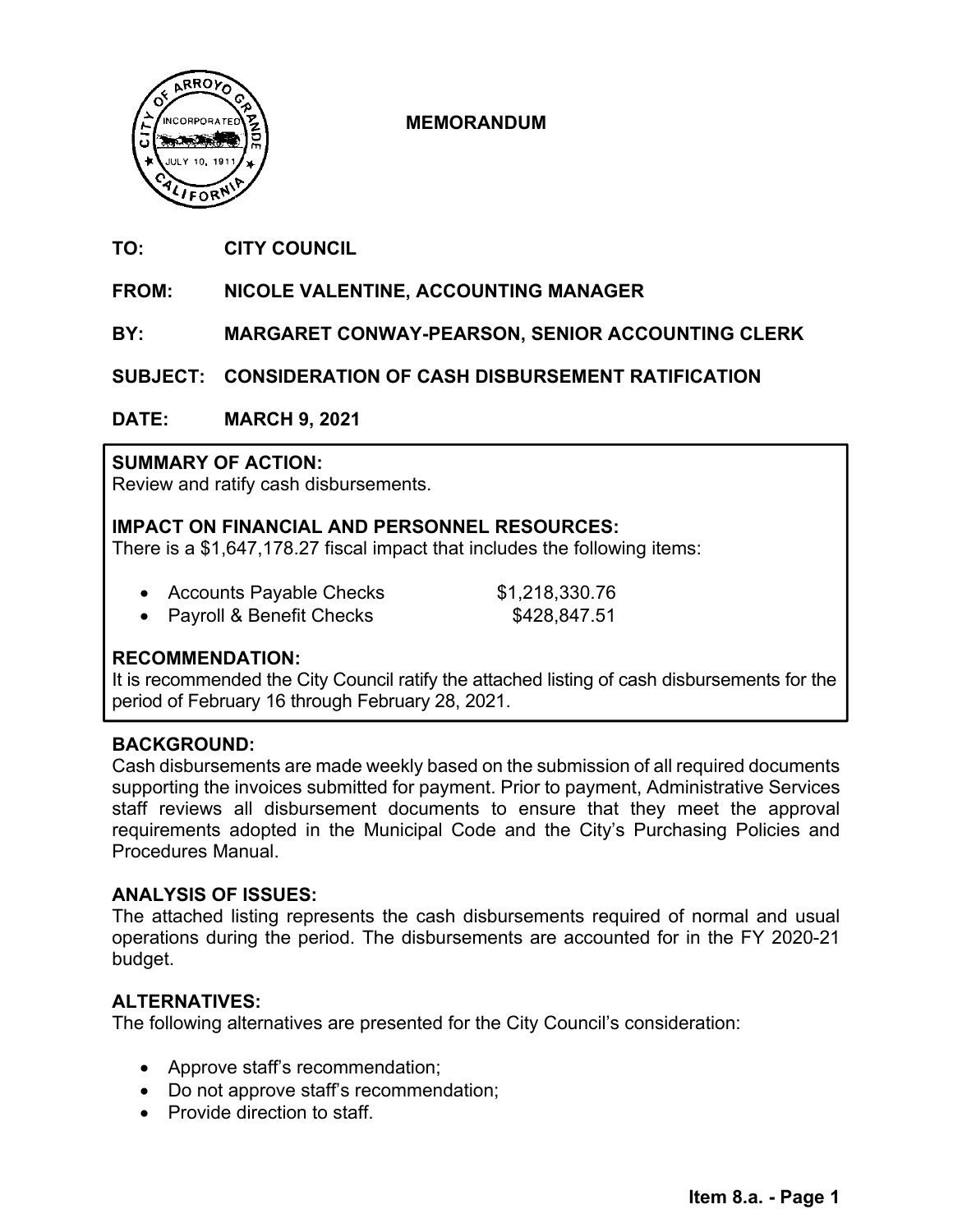## **ADVANTAGES:**

- The Administrative Services Department monitors payments of invoices for accountability, accuracy, and completeness using standards approved by the City Council.
- Invoices are paid in a timely manner to establish goodwill with merchants.
- Discounts are taken where applicable.

## **DISADVANTAGES:**

There are no disadvantages identified in this recommendation.

## **ENVIRONMENTAL REVIEW:**

No environmental review is required for this item.

## **PUBLIC NOTIFICATION AND COMMENTS:**

The Agenda was posted at City Hall and on the City's website in accordance with Government Code Section 54954.2.

Attachments:

- 1. February 16 February 28, 2021 Accounts Payable Check Register
- 2. February 26, 2021 Payroll & Benefit Check Registers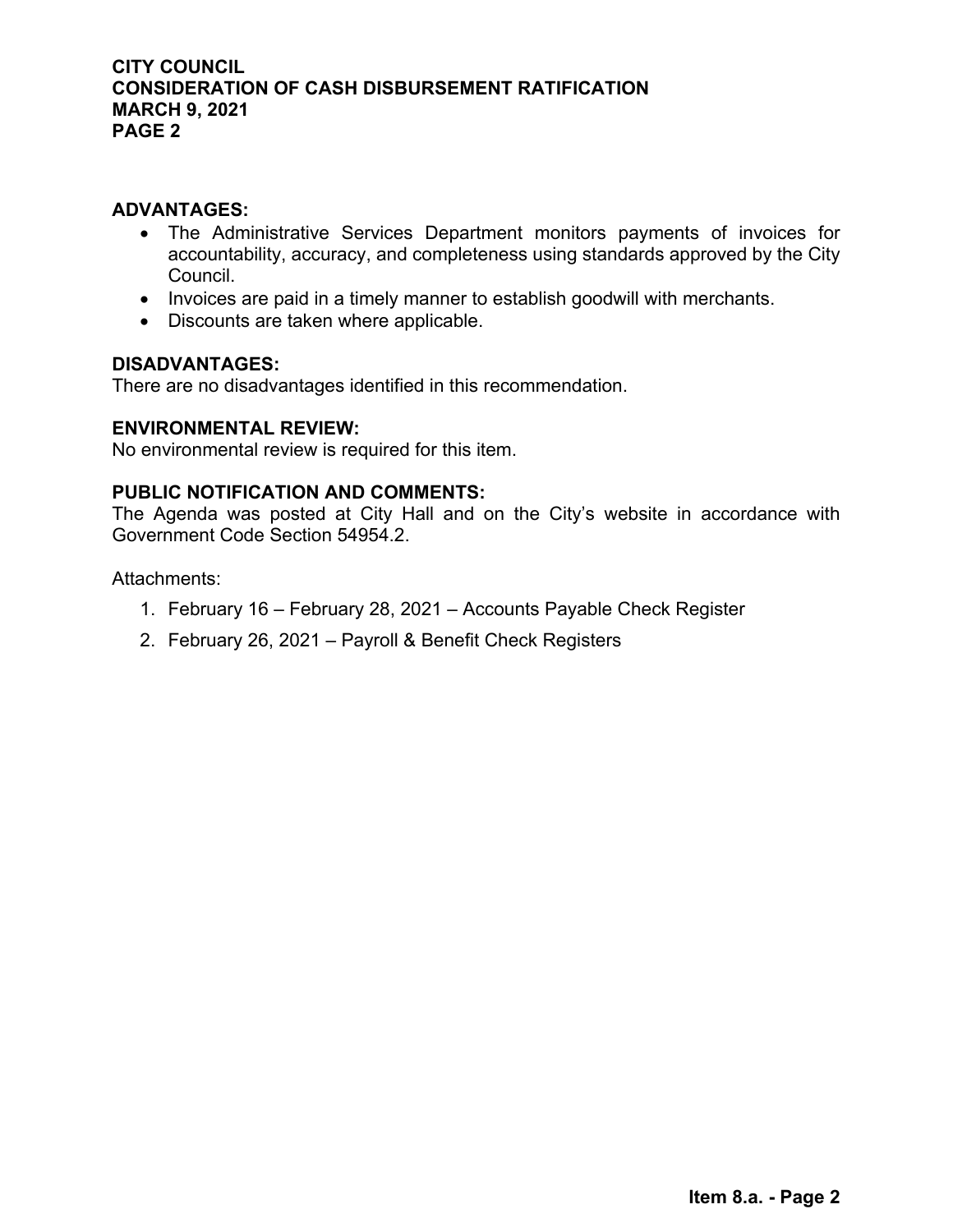|                         | Line Check Date | Check # | Amount       | Description                              | Acct#         | <b>Vendor Name</b>                               |
|-------------------------|-----------------|---------|--------------|------------------------------------------|---------------|--------------------------------------------------|
| $\vert$ 1               | 02/17/2021      | 289489  |              | 4,967.38 RETIREE MEDICAL-MARCH 2021      | 010.4099.5136 | ICMA RETIREMENT CORP                             |
| $\overline{2}$          | 02/17/2021      | 289489  |              | 398.87 RETIREE MEDICAL-MARCH 2021        | 220.4303.5136 | <b>ICMA RETIREMENT CORP</b>                      |
| $\overline{3}$          | 02/17/2021      | 289489  |              | 474.03 RETIREE MEDICAL-MARCH 2021        | 010.0000.1111 | <b>ICMA RETIREMENT CORP</b>                      |
| $\overline{4}$          | 02/19/2021      | 289490  |              | 140.00 UB Refund Cst #00027410           | 640.0000.2301 | <b>HAVEN PROPERTIES</b>                          |
| 5                       | 02/19/2021      | 289491  |              | 140.30 UB Refund Cst #00026445           | 640.0000.2301 | MICHAEL JAMES                                    |
| $\overline{6}$          | 02/19/2021      | 289492  |              | 149.20 UB Refund Cst #00024974           | 640.0000.2301 | <b>JORDAN LOCKEY</b>                             |
| 7                       | 02/19/2021      | 289493  |              | 136.45 UB Refund Cst #00026859           | 640.0000.2301 | <b>TOSTE REVOCABLE TRUST</b>                     |
| $\overline{\mathbf{8}}$ | 02/19/2021      | 289494  |              | 1,862.23 Purchasing replacement part fo  | 640.4712.5611 | AQUA-METRIC SALES CO(DBA)                        |
| 9                       | 02/19/2021      | 289495  |              | $33.34$ alarm                            | 220.4303.5303 | AT & T                                           |
| 10                      | 02/19/2021      | 289495  | 194.65 radio |                                          | 010.4145.5403 | AT & T                                           |
| 11                      | 02/19/2021      | 289496  |              | 250.00 post per diem - Management Sem    | 010.4204.5501 | <b>ZAK AYALA</b>                                 |
| $\overline{12}$         | 02/19/2021      | 289497  |              | 34.00 business license refund            | 010.0000.4050 | <b>BASICS GARDENING</b>                          |
| 13                      | 02/19/2021      | 289498  |              | 51.45 RFitzroy business cards            | 010.4102.5255 | <b>BOONE PRINTING &amp; GRAPHICS INC</b>         |
| 14                      | 02/19/2021      | 289498  |              | 51.45 SGropen business cards             | 010.4102.5255 | <b>BOONE PRINTING &amp; GRAPHICS INC</b>         |
| 15                      | 02/19/2021      | 289499  |              | 34.00 business license refund            | 010.0000.4050 | <b>BREAKAWAY TOURS &amp; EVENT PLAN.</b>         |
| 16                      | 02/19/2021      | 289500  |              | 134.00 QRTLY PEST CONTROL: - fire        | 010.4213.5303 | <b>BREZDEN PEST CONTROL, INC</b>                 |
| 17                      | 02/19/2021      | 289501  |              | 150.00 cprs membership 2021-Simpson      | 010.4420.5503 | CA PARK & REC SOCIETY                            |
| 18                      | 02/19/2021      | 289502  |              | 16.83 supreme shine                      | 010.4305.5601 | <b>CARQUEST AUTO PARTS</b>                       |
| 19                      | 02/19/2021      | 289502  |              | 36.83 7 piece coupler kit & 1/4" hos     | 010.4305.5603 | <b>CARQUEST AUTO PARTS</b>                       |
| 20                      | 02/19/2021      | 289503  |              | 318.00 WATER SAMPLES - Jan 2021          | 640.4710.5310 | CLINICAL LABORATORY OF                           |
| $\overline{21}$         | 02/19/2021      | 289504  |              | 13,478.71 loan payment - water           | 640.4712.5803 | COMMUNITY BANK OF SANTA MARIA                    |
| $\overline{22}$         | 02/19/2021      | 289504  |              | 20,421.71 loan payment - streets         | 220.4303.5803 | COMMUNITY BANK OF SANTA MARIA                    |
| $\sqrt{23}$             | 02/19/2021      | 289504  |              | 8,746.62 loan payment - sewer            | 612.4610.5803 | COMMUNITY BANK OF SANTA MARIA                    |
| $\overline{24}$         | 02/19/2021      | 289504  |              | 1,428.69 loan payment - pw admin         | 010.4307.5803 | COMMUNITY BANK OF SANTA MARIA                    |
| 25                      | 02/19/2021      | 289504  |              | 20,570.39 loan payment - parks           | 010.4420.5803 | COMMUNITY BANK OF SANTA MARIA                    |
| 26                      | 02/19/2021      | 289505  |              | 11,496.51 due per contract: 20% of 1/20  | 010.4145.5553 | BLAIR & MARK MANKINS, CO-TRUSTEES-MANKINS FAMILY |
| $\overline{27}$         | 02/19/2021      | 289506  |              | 2,550.00 pre-employment polygraphg &     | 010.4201.5315 | JOHN E. ODUM, CUESTA POLYGRAPH                   |
| 28                      | 02/19/2021      | 289507  |              | 374.55 metro internet circuit            | 010.4140.5303 | DIGITAL WEST NETWORKS INC                        |
| 29                      | 02/19/2021      | 289508  |              | 170.00 Provide design, bidding and       | 350.5560.7501 | <b>EIKHOF DESIGN GROUP</b>                       |
| 30                      | 02/19/2021      | 289508  |              | 637.50 Change Order #3 for additional    | 350.5795.7001 | <b>EIKHOF DESIGN GROUP</b>                       |
| $\overline{31}$         | 02/19/2021      | 289508  |              | 1,125.00 Provide design services         | 350.5658.7501 | <b>EIKHOF DESIGN GROUP</b>                       |
| $\overline{32}$         | 02/19/2021      | 289508  |              | 425.00 Provide bidding and engineering   | 350.5678.7301 | <b>EIKHOF DESIGN GROUP</b>                       |
| 33                      | 02/19/2021      | 289509  |              | 37.40 business license refund            | 010.0000.4050 | <b>FCTC INC</b>                                  |
| 34                      | 02/19/2021      | 289510  |              | $163.02(10)$ B-3 meter box lides         | 640.4712.5610 | <b>FERGUSON ENTERPRISES, INC</b>                 |
| 35                      | 02/19/2021      | 289510  |              | $481.65 8"$ x 2" saddle/2" cap stop for  | 640.4712.5610 | <b>FERGUSON ENTERPRISES, INC</b>                 |
| 36                      | 02/19/2021      | 289511  |              | 38,343.11 Amendment #3 - Additional cons | 350.5608.7301 | <b>FILIPPIN ENGINEERING</b>                      |
| $\overline{37}$         | 02/19/2021      | 289511  |              | 62,449.89 Amendment #1 - Pre-constructio | 350.5608.7301 | <b>FILIPPIN ENGINEERING</b>                      |
| 38                      | 02/19/2021      | 289512  |              | 1,420.50 Amendment 4                     | 010.4130.5303 | <b>GHD INC</b>                                   |
| 39                      | 02/19/2021      | 289512  |              | 1,791.25 Amendment 4                     | 010.4130.5303 | <b>GHD INC</b>                                   |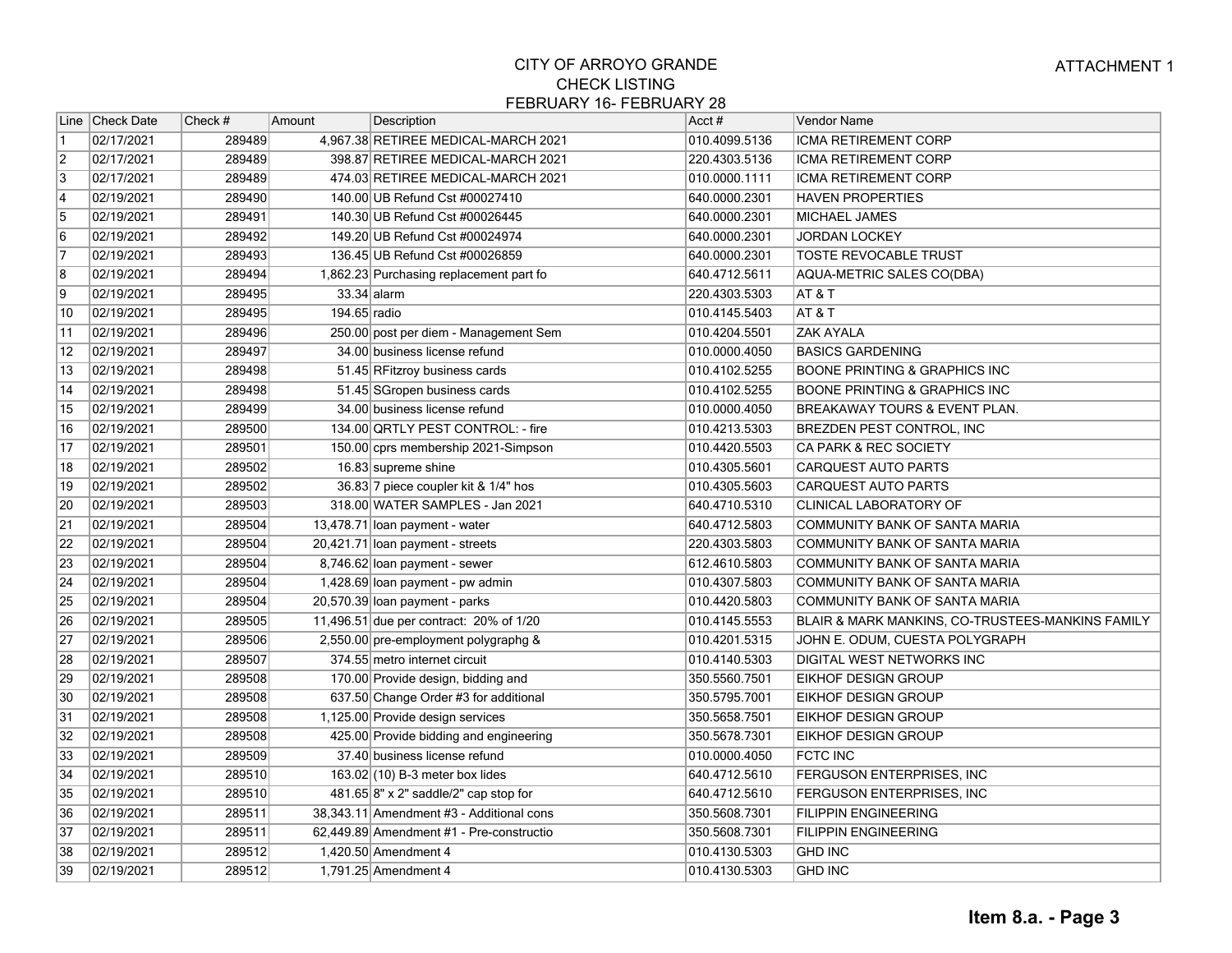|                 | Line   Check Date | Check # | Amount | Description                             | Acct#         | <b>Vendor Name</b>                        |
|-----------------|-------------------|---------|--------|-----------------------------------------|---------------|-------------------------------------------|
| 40              | 02/19/2021        | 289513  |        | 243.40 6 ea ratchet rope tie downs      | 640.4712.5273 | <b>GRAINGER, INC</b>                      |
| 41              | 02/19/2021        | 289514  |        | 1,875.00 Lenovo ThinkPad T15p Gen 1 20T | 010.4130.5702 | <b>ITSAVVY LLC</b>                        |
| 42              | 02/19/2021        | 289514  |        | 185.00 Lenovo ThinkPad USB-C Dock Gen   | 010.4130.5702 | <b>ITSAVVY LLC</b>                        |
| 43              | 02/19/2021        | 289514  |        | 64.00 Lenovo Professional Combo         | 010.4130.5702 | <b>ITSAVVY LLC</b>                        |
| 44              | 02/19/2021        | 289514  |        | 24.00 Tripp Lite 6in HDMI to VGA Ada    | 010.4130.5702 | <b>ITSAVVY LLC</b>                        |
| 45              | 02/19/2021        | 289514  |        | 5.00 CA Electronic Waste Recycling      | 010.4130.5702 | <b>ITSAVVY LLC</b>                        |
| 46              | 02/19/2021        | 289514  |        | 166.47 Sales Tax                        | 010.4130.5702 | <b>ITSAVVY LLC</b>                        |
| $\overline{47}$ | 02/19/2021        | 289515  |        | 145.00 90 day inspection for pw 51      | 612.4610.5601 | L. DIESEL MOBILE SERVICE(DBA)             |
| 48              | 02/19/2021        | 289515  |        | 145.00 pw 50 90 day bit inspection      | 220.4303.5603 | L. DIESEL MOBILE SERVICE(DBA)             |
| 49              | 02/19/2021        | 289515  |        | 145.00 pw 42 90 day bit inspection      | 220.4303.5603 | L. DIESEL MOBILE SERVICE(DBA)             |
| 50              | 02/19/2021        | 289515  |        | 95.00 pw 30 90 day bit inspection       | 220.4303.5603 | L. DIESEL MOBILE SERVICE(DBA)             |
| $\overline{51}$ | 02/19/2021        | 289515  |        | 145.00 pw 27 90 day bit inspection      | 220.4303.5603 | L. DIESEL MOBILE SERVICE(DBA)             |
| 52              | 02/19/2021        | 289516  |        | 1,264.74 zumba & barre; Dec 2020        | 010.4424.5351 | <b>HEIDY MANGIARDI</b>                    |
| 53              | 02/19/2021        | 289517  |        | 49.92 welding rod                       | 640.4712.5255 | MATHESON TRI-GAS INC                      |
| 54              | 02/19/2021        | 289518  |        | 15.00 business license refund           | 010.0000.4050 | <b>MCCLINTOCKS SALOON &amp; DINNER</b>    |
| 55              | 02/19/2021        | 289519  |        | 327.26 sewer manhole frame for bridge   | 612.4610.5610 | <b>MID STATE CONCRETE PROD LLC</b>        |
| 56              | 02/19/2021        | 289520  |        | 100.00 refund - youth basketball        | 010.0000.4605 | <b>RACHEL MILLER</b>                      |
| 57              | 02/19/2021        | 289521  |        | 787.50 On-Going Map Checking Services   | 010.4301.5303 | <b>MNS ENGINEERS INC</b>                  |
| 58              | 02/19/2021        | 289522  |        | 17.00 business license refund           | 010.0000.4050 | <b>MOONFEATHER PRESS</b>                  |
| 59              | 02/19/2021        | 289523  |        | $4,068.33$ audit to date                | 010.4120.5303 | MOSS, LEVY & HARTZHEIM LLP                |
| 60              | 02/19/2021        | 289523  |        | 1,333.33 ftr report/street report       | 010.4120.5303 | <b>MOSS, LEVY &amp; HARTZHEIM LLP</b>     |
| 61              | 02/19/2021        | 289523  |        | $4,068.33$ audit to date                | 612.4610.5303 | <b>MOSS, LEVY &amp; HARTZHEIM LLP</b>     |
| 62              | 02/19/2021        | 289523  |        | 1,333.33 ftr report/street report       | 612.4610.5303 | <b>MOSS, LEVY &amp; HARTZHEIM LLP</b>     |
| 63              | 02/19/2021        | 289523  |        | 4,068.34 audit to date                  | 640.4710.5303 | MOSS, LEVY & HARTZHEIM LLP                |
| 64              | 02/19/2021        | 289523  |        | 1,333.34 ftr report/street report       | 640.4710.5303 | MOSS, LEVY & HARTZHEIM LLP                |
| 65              | 02/19/2021        | 289524  |        | 500.00 6 #10 ABC 6 yr, 19 #5 ABC 6 yr   | 010.4420.5601 | SCOTT O'BRIEN FIRE & SAFETY CO            |
| 66              | 02/19/2021        | 289524  |        | 500.00 10 #5, 6 #10, 3 #2.5 mt          | 010.4213.5303 | <b>SCOTT O'BRIEN FIRE &amp; SAFETY CO</b> |
| 67              | 02/19/2021        | 289524  |        | 500.00 4 #2.5 6 yr, 19 amerex valve s   | 220.4303.5601 | <b>SCOTT O'BRIEN FIRE &amp; SAFETY CO</b> |
| 68              | 02/19/2021        | 289524  |        | 55.38 2 strap & hose clips, 29 #10 r    | 010.4430.5255 | <b>SCOTT O'BRIEN FIRE &amp; SAFETY CO</b> |
| 69              | 02/19/2021        | 289525  |        | 56.12 misc office supplies              | 010.4120.5201 | OFFICE DEPOT                              |
| 70              | 02/19/2021        | 289526  |        | 13.60 DELIVERY CHARGE                   | 010.4201.5208 | ON TRAC                                   |
| 71              | 02/19/2021        | 289527  |        | 6,354.01 ELECTRIC                       | 010.4145.5401 | PACIFIC GAS & ELECTRIC CO                 |
| 72              | 02/19/2021        | 289527  |        | 1,944.59 ELECTRIC                       | 612.4610.5402 | PACIFIC GAS & ELECTRIC CO                 |
| 73              | 02/19/2021        | 289527  |        | 1,478.22 ELECTRIC                       | 010.4307.5402 | PACIFIC GAS & ELECTRIC CO                 |
| 74              | 02/19/2021        | 289527  |        | 12.04 ELECTRIC                          | 217.4460.5355 | PACIFIC GAS & ELECTRIC CO                 |
| 75              | 02/19/2021        | 289527  |        | 1,758.74 ELECTRIC                       | 640.4711.5402 | PACIFIC GAS & ELECTRIC CO                 |
| 76              | 02/19/2021        | 289527  |        | 6,292.93 ELECTRIC                       | 640.4712.5402 | PACIFIC GAS & ELECTRIC CO                 |
| 77              | 02/19/2021        | 289528  |        | 17,816.25 Preparation of plans, bidding | 350.5638.7501 | PAVEMENT ENGINEERING INC                  |
| 78              | 02/19/2021        | 289529  |        | 3,599.22 Service and repair pump and mo | 612.4610.5610 | PERRY'S ELECTRIC MOTORS                   |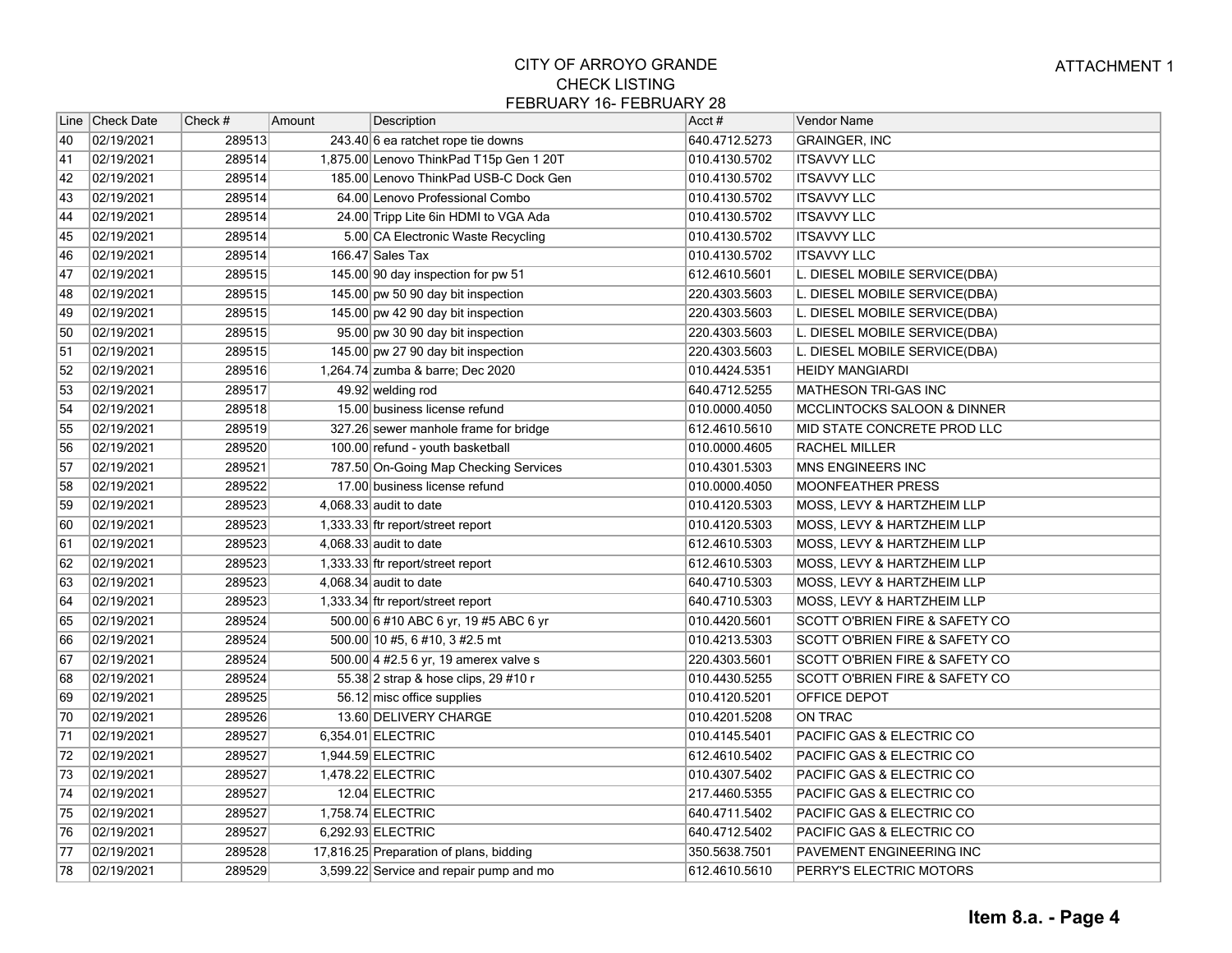|                 | Line Check Date | Check # | Amount | Description                               | Acct#         | Vendor Name                              |
|-----------------|-----------------|---------|--------|-------------------------------------------|---------------|------------------------------------------|
| 79              | 02/19/2021      | 289529  |        | $106.01$ Sales Tax                        | 612.4610.5610 | PERRY'S ELECTRIC MOTORS                  |
| 80              | 02/19/2021      | 289530  |        | 161.63 futsal equip reimbursement - s     | 010.4424.5257 | <b>RUBEN PILLE</b>                       |
| 81              | 02/19/2021      | 289530  |        | 83.19 futsal equip reimbursement - s      | 010.4424.5257 | <b>RUBEN PILLE</b>                       |
| 82              | 02/19/2021      | 289531  |        | 7,022.27 Amendment #10 - Additional con   | 350.5608.7301 | QUINCY ENGINEERING INC                   |
| 83              | 02/19/2021      | 289531  |        | 116,622.76 Traffic Way Bridge Replacement | 350.5679.7501 | QUINCY ENGINEERING INC                   |
| 84              | 02/19/2021      | 289531  |        | 728.35 Amendment 9 - Engineering serv     | 350.5614.7301 | QUINCY ENGINEERING INC                   |
| 85              | 02/19/2021      | 289532  |        | 1,715.95 annual software support for me   | 640.4710.5303 | SENSUS METERING SYSTEMS INC              |
| 86              | 02/19/2021      | 289533  |        | 179.14 GAS SERVICES-1375 ASH ST           | 010.4145.5401 | <b>SOCALGAS</b>                          |
| 87              | 02/19/2021      | 289533  |        | 14.30 GAS SERVICES-350 S ELM              | 010.4145.5401 | <b>SOCALGAS</b>                          |
| 88              | 02/19/2021      | 289533  |        | 94.58 GAS SERVICES-200 N HALCYON          | 010.4145.5401 | <b>SOCALGAS</b>                          |
| 89              | 02/19/2021      | 289534  |        | 2,500.00 sccc: tbid: February Admin fe    | 240.4150.5303 | SOUTH COUNTY CHAMBERS                    |
| 90              | 02/19/2021      | 289534  |        | 500.00 sccc: tbid: February content       | 240.4150.5303 | SOUTH COUNTY CHAMBERS                    |
| 91              | 02/19/2021      | 289535  |        | 50.00 uniforms for recruits               | 010.4203.5272 | THE TOP SHOP                             |
| $\overline{92}$ | 02/19/2021      | 289536  |        | 6,750.00 Provide Street Sweeping servic   | 220.4303.5303 | VENCO POWER SWEEPING INC                 |
| 93              | 02/19/2021      | 289536  |        | 2,250.00 Provide Street Sweeping servic   | 010.4307.5303 | <b>VENCO POWER SWEEPING INC</b>          |
| 94              | 02/19/2021      | 289537  |        | 2,261.40 TBID ONLINE MARKETING/SOCIAL M   | 240.4150.5301 | <b>VERDIN MARKETING INK</b>              |
| 95              | 02/19/2021      | 289538  |        | -130.18 Dec 2020 City admin fee           | 010.0000.4771 | VISIT SLO CAL                            |
| 96              | 02/19/2021      | 289538  |        | 6,508.90 Dec 2020 remittance              | 761.0000.2007 | VISIT SLO CAL                            |
| 97              | 02/19/2021      | 289539  |        | 124.50 Update the 2014 Sewer System M     | 612.4610.5303 | WALLACE GROUP A CALIF CORP               |
| 98              | 02/19/2021      | 289539  |        | 1,347.05 Fats, Oilsl, & Grease Program    | 612.4610.5303 | WALLACE GROUP A CALIF CORP               |
| 99              | 02/19/2021      | 289540  |        | 805.61 Staff ecxtension services for      | 640.4710.5303 | WATER SYSTEMS CONSULTING INC             |
| 100             | 02/19/2021      | 289541  |        | 291.00 wc - replaced faulty temp sens     | 010.4213.5303 | <b>WATERBOYS PLUMBING</b>                |
| 101             | 02/26/2021      | 289542  |        | 26.00 bacti test                          | 640.4710.5310 | ABALONE COAST ANALYTICAL INC             |
| 102             | 02/26/2021      | 289542  |        | 71.00 2 plate count test                  | 640.4710.5310 | ABALONE COAST ANALYTICAL INC             |
| 103             | 02/26/2021      | 289543  |        | 989.12 acct clerk w/e 2/12/21             | 010.4120.5303 | <b>ACCOUNTEMPS</b>                       |
| 104             | 02/26/2021      | 289543  |        | 989.12 acct clerk w/e 2/19/21             | 010.4120.5303 | <b>ACCOUNTEMPS</b>                       |
| 105             | 02/26/2021      | 289544  |        | 750.00 website streaming & archiving      | 010.4002.5303 | AGP VIDEO, INC                           |
| 106             | 02/26/2021      | 289544  |        | 1,935.00 jan 2021 cablecasting            | 010.4002.5330 | AGP VIDEO, INC                           |
| 107             | 02/26/2021      | 289545  |        | 448.51 city hall new thermostat           | 010.4213.5303 | <b>ALPINE REFRIGERATION</b>              |
| 108             | 02/26/2021      | 289546  |        | 580.00 scada repair                       | 640.4712.5303 | <b>AUTOSYS INC</b>                       |
| 109             | 02/26/2021      | 289546  |        | 698.36 soto well drive repair             | 640.4712.5303 | <b>AUTOSYS INC</b>                       |
| 110             | 02/26/2021      | 289546  |        | 725.00 readio repair/replacement          | 640.4712.5303 | <b>AUTOSYS INC</b>                       |
| 111             | 02/26/2021      | 289547  |        | 339.06 2 new batteries for pw 52 serv     | 640.4712.5601 | <b>BATTERY SYSTEMS</b>                   |
|                 | 112 02/26/2021  | 289548  |        | 78.00 business license refund             | 010.0000.4050 | NATHAN BELCH                             |
| 113             | 02/26/2021      | 289549  |        | 74.43 business cards - black              | 010.4203.5255 | <b>BOONE PRINTING &amp; GRAPHICS INC</b> |
|                 | 114 02/26/2021  | 289550  |        | 206.79 fleet - out of service magnets     | 010.4203.5601 | <b>BRAND CREATIVE</b>                    |
|                 | 115 02/26/2021  | 289551  |        | 64.96 battery for pw 140                  | 612.4610.5603 | CARQUEST AUTO PARTS                      |
| 116             | 02/26/2021      | 289551  |        | 10.39 battery hold down strap             | 612.4610.5603 | CARQUEST AUTO PARTS                      |
|                 | 117 02/26/2021  | 289551  |        | 26.59 2 gal antifreeze                    | 612.4610.5603 | <b>CARQUEST AUTO PARTS</b>               |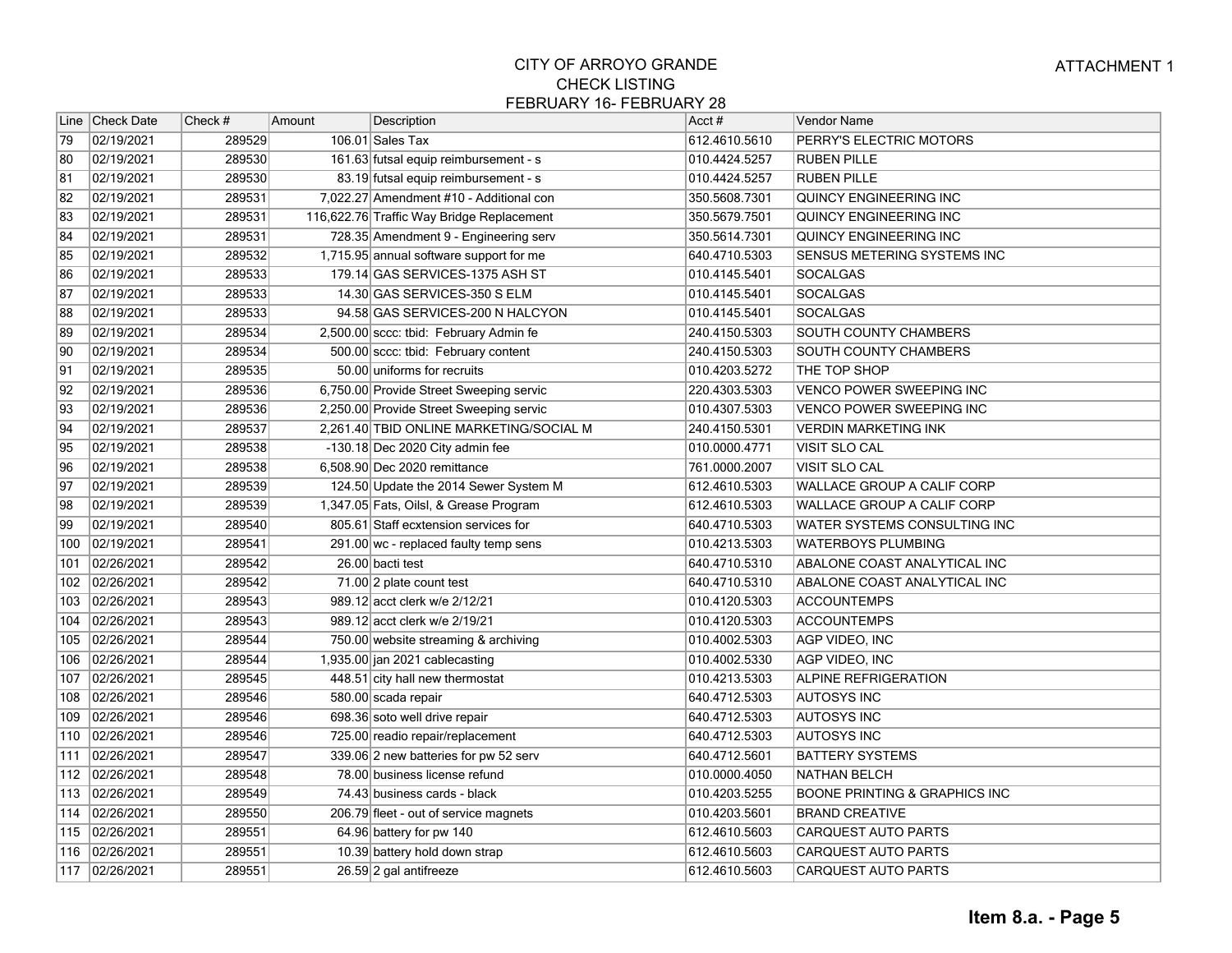|     | Line   Check Date | Check # | Amount     | Description                               | Acct#         | Vendor Name                       |
|-----|-------------------|---------|------------|-------------------------------------------|---------------|-----------------------------------|
|     | 118 02/26/2021    | 289551  |            | 112.09 battery for trash pump             | 612.4610.5603 | CARQUEST AUTO PARTS               |
| 119 | 02/26/2021        | 289551  |            | 34.68 cover for pump                      | 612.4610.5603 | <b>CARQUEST AUTO PARTS</b>        |
| 120 | 02/26/2021        | 289551  |            | 6.48 radiator cap                         | 612.4610.5603 | <b>CARQUEST AUTO PARTS</b>        |
| 121 | 02/26/2021        | 289551  |            | 17.39 antifreeze                          | 220.4303.5601 | <b>CARQUEST AUTO PARTS</b>        |
| 122 | 02/26/2021        | 289551  |            | -17.39 CREDIT returned antifreeze         | 220.4303.5601 | <b>CARQUEST AUTO PARTS</b>        |
| 123 | 02/26/2021        | 289551  |            | 55.99 antifreeze, tire shine, xtracl      | 220.4303.5603 | <b>CARQUEST AUTO PARTS</b>        |
| 124 | 02/26/2021        | 289551  |            | 25.34 wd40/rod for res #4                 | 640.4712.5604 | <b>CARQUEST AUTO PARTS</b>        |
| 125 | 02/26/2021        | 289551  |            | 44.60 oil, air, oit filter                | 010.4420.5601 | <b>CARQUEST AUTO PARTS</b>        |
| 126 | 02/26/2021        | 289552  |            | 78.00 cvt 21-1191 agpd case # 20R170      | 010.4204.5324 | CENTRAL VALLEY TOXICOLOGY INC     |
| 127 | 02/26/2021        | 289552  |            | 245.00 cvt 21-1658 agpd case # 210008     | 010.4204.5324 | CENTRAL VALLEY TOXICOLOGY INC     |
| 128 | 02/26/2021        | 289553  |            | 987.20 dark fiber @ police dept           | 010.4145.5401 | CHARTER COMMUNICATIONS            |
| 129 | 02/26/2021        | 289553  |            | 178.44 tv @ 200 n halcyon                 | 010.4145.5401 | CHARTER COMMUNICATIONS            |
| 130 | 02/26/2021        | 289553  |            | 194.98 pd dept internet                   | 010.4201.5403 | CHARTER COMMUNICATIONS            |
| 131 | 02/26/2021        | 289553  |            | 274.98 IT BROADBAND CONNECTION            | 010.4140.5303 | <b>CHARTER COMMUNICATIONS</b>     |
| 132 | 02/26/2021        | 289554  |            | 881.97 4621 repairs                       | 010.4203.5601 | <b>COAST RIDERS POWERSPORTS</b>   |
| 133 | 02/26/2021        | 289555  |            | 1,246.28 repair to pw 11 blower           | 640.4712.5603 | COASTLINE EQUIPMENT(DBA)          |
| 134 | 02/26/2021        | 289556  |            | 311.03 kyocera copier lease + insuran     | 010.4421.5602 | DE LAGE LANDEN FINANCIAL SVCS     |
| 135 | 02/26/2021        | 289557  | 59.49 fuel |                                           | 010.4203.5608 | J B DEWAR, INC                    |
| 136 | 02/26/2021        | 289558  |            | 81.79 reimbursement - fuel                | 010.4203.5608 | <b>CHAD GIESMANN</b>              |
| 137 | 02/26/2021        | 289559  |            | 312,799.40 Perform the Bridge Street Brid | 350.5608.7001 | <b>GRANITE CONSTRUCTION CO</b>    |
| 138 | 02/26/2021        | 289560  |            | 3,947.40 annual bandwidth service         | 271.4202.6201 | GROUND CONTROL SYSTEMS INC        |
| 139 | 02/26/2021        | 289561  |            | 14,111.32 Preparation of the 2020 NCMA A  | 640.4710.5303 | <b>GSI WATER SOLUTIONS</b>        |
| 140 | 02/26/2021        | 289562  |            | 1,232.53 2 ea air/vac cans & valves       | 640.4712.5610 | <b>ICONIX WATERWORKS (US) INC</b> |
| 141 | 02/26/2021        | 289563  |            | 58.27 OFFICE SUPPLIES- streets            | 220.4303.5201 | INDOFF, INC                       |
| 142 | 02/26/2021        | 289563  |            | 35.38 OFFICE SUPPLIES - 35.38             | 220.4303.5201 | INDOFF, INC                       |
| 143 | 02/26/2021        | 289563  |            | 58.27 OFFICE SUPPLIES - sewer             | 612.4610.5201 | INDOFF, INC                       |
| 144 | 02/26/2021        | 289563  |            | 29.63 OFFICE SUPPLIES - sewer             | 612.4610.5201 | INDOFF, INC                       |
| 145 | 02/26/2021        | 289563  |            | 58.27 OFFICE SUPPLIES - pw admin          | 010.4307.5201 | INDOFF, INC                       |
| 146 | 02/26/2021        | 289563  |            | 29.64 OFFICE SUPPLIES - pw admin          | 010.4307.5201 | INDOFF, INC                       |
| 147 | 02/26/2021        | 289564  |            | 698.00 refund erroneous row application   | 010.0000.4141 | JNE CONCRETE INC                  |
| 148 | 02/26/2021        | 289565  |            | 485.00 training tuition                   | 010.4203.5501 | L.A. COUNTY SHERIFF'S DEPT        |
| 149 | 02/26/2021        | 289566  |            | 3,200.00 inspection of traffic way sewer  | 612.4610.5610 | MAINLINE UTILITY COMPANY          |
| 150 | 02/26/2021        | 289567  |            | 1,896.21 january 2021; zumba & barre      | 010.4424.5351 | <b>HEIDY MANGIARDI</b>            |
| 151 | 02/26/2021        | 289568  |            | 141.97 fleet mt supplies - oil filter     | 010.4203.5601 | <b>MULLAHEY FORD</b>              |
|     | 152 02/26/2021    | 289569  |            | 71.30 office supplies                     | 010.4421.5201 | OFFICE DEPOT                      |
| 153 | 02/26/2021        | 289570  |            | 46.91 DELIVERY CHARGE                     | 010.4201.5208 | ON TRAC                           |
| 154 | 02/26/2021        | 289571  |            | 29.60 ELECTRIC <sup>~</sup>               | 640.4711.5402 | PACIFIC GAS & ELECTRIC CO         |
| 155 | 02/26/2021        | 289572  |            | 800.00 soto sports complex dec 2020 &     | 010.4420.5303 | PACIFIC GOPHER CONTROL            |
|     | 156 02/26/2021    | 289573  |            | 199.96 Less Lethal Equipment and Ammu     | 010.4203.5255 | PEPPERBALL                        |
|     |                   |         |            |                                           |               |                                   |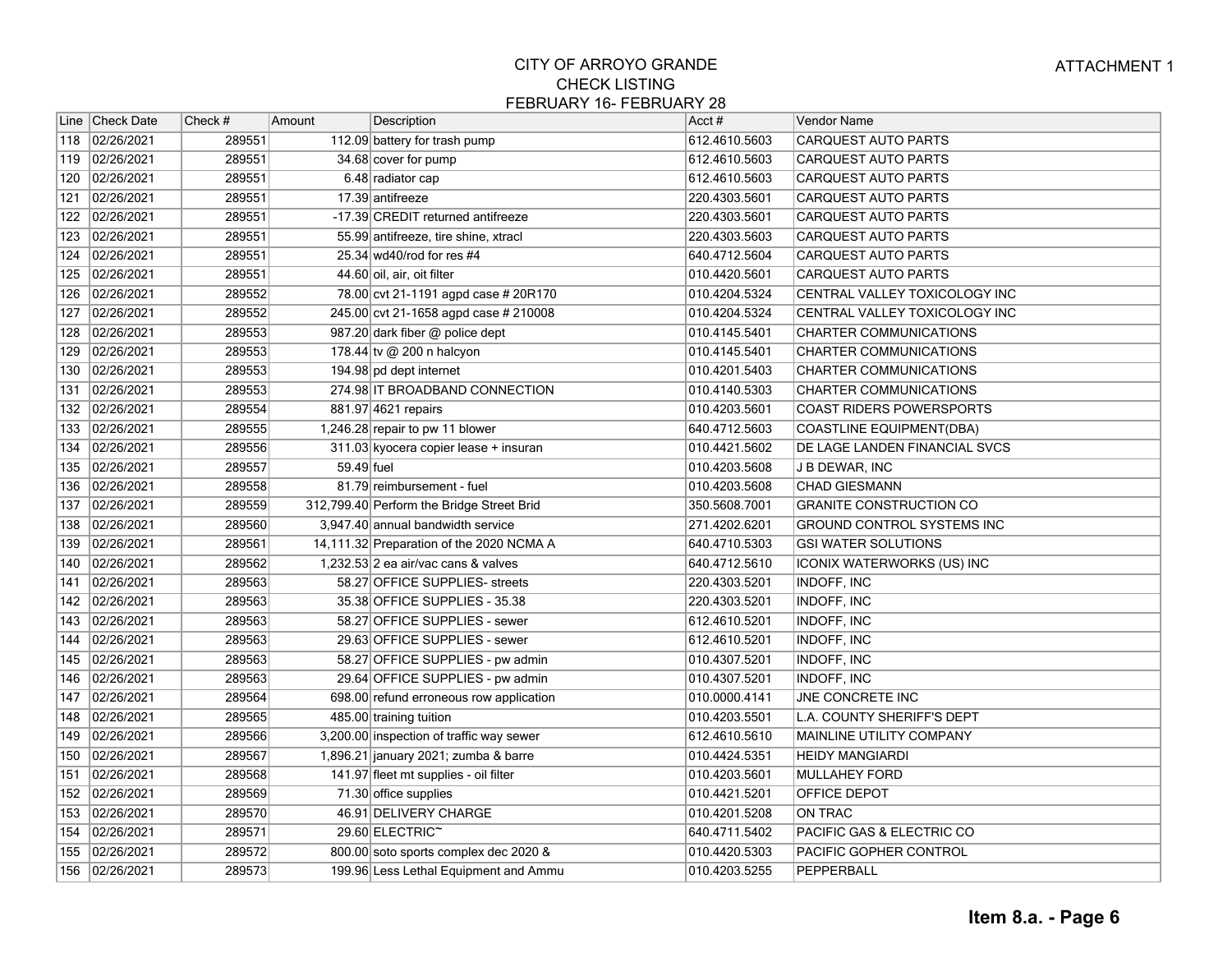|              | Line   Check Date | Check # | Amount | Description                                      | Acct#         | Vendor Name                            |
|--------------|-------------------|---------|--------|--------------------------------------------------|---------------|----------------------------------------|
| 157          | 02/26/2021        | 289573  |        | 15.00 Sales Tax                                  | 010.4203.5255 | PEPPERBALL                             |
| 158          | 02/26/2021        | 289574  |        | 60.32 POSTAGE FOR METER                          | 010.4201.5208 | PITNEY BOWES PURCHASE POWER            |
| 159          | 02/26/2021        | 289575  |        | 563.00 sart exam - case #20R0041                 | 010.4204.5324 | COUNTY OF SAN LUIS OBISPO SART PROGRAM |
| 160          | 02/26/2021        | 289576  |        | 936.80 Cross-Connection Program manag            | 640.4710.5303 | <b>SLO COUNTY ENVIRONMENTAL</b>        |
| 161          | 02/26/2021        | 289577  |        | 168.00 business license refund                   | 010.0000.4050 | <b>SLO TAPS LLC</b>                    |
| 162          | 02/26/2021        | 289578  |        | 8.81 city acct - elm st park                     | 010.4145.5401 | SOUTH SLO COUNTY SANIT DIST            |
| 163          | 02/26/2021        | 289578  |        | $8.81$ city acct - 203 n rena st                 | 010.4145.5401 | SOUTH SLO COUNTY SANIT DIST            |
| 164          | 02/26/2021        | 289578  |        | $8.81$ city acct - 1221 ash st                   | 010.4145.5401 | SOUTH SLO COUNTY SANIT DIST            |
| 165          | 02/26/2021        | 289578  |        | 8.81 city acct - soto sports comple              | 010.4145.5401 | SOUTH SLO COUNTY SANIT DIST            |
| 166          | 02/26/2021        | 289578  |        | 8.81 city acct - 127 short st                    | 010.4145.5401 | SOUTH SLO COUNTY SANIT DIST            |
| 167          | 02/26/2021        | 289578  |        | 8.81 city acct - 211 n halcyon rd                | 010.4145.5401 | SOUTH SLO COUNTY SANIT DIST            |
| 168          | 02/26/2021        | 289578  |        | 8.81 city acct - 215 e branch                    | 010.4145.5401 | SOUTH SLO COUNTY SANIT DIST            |
| 169          | 02/26/2021        | 289578  |        | 8.81 city acct - 200 e branch st                 | 010.4145.5401 | SOUTH SLO COUNTY SANIT DIST            |
| 170          | 02/26/2021        | 289578  |        | 8.81 city acct - 211 vernon st                   | 010.4145.5401 | SOUTH SLO COUNTY SANIT DIST            |
| 171          | 02/26/2021        | 289578  |        | 8.81 city acct - rancho grande park              | 010.4145.5401 | SOUTH SLO COUNTY SANIT DIST            |
| 172          | 02/26/2021        | 289578  |        | 8.81 city acct - strother park                   | 010.4145.5401 | SOUTH SLO COUNTY SANIT DIST            |
| $\sqrt{173}$ | 02/26/2021        | 289578  |        | 8.81 city acct - short st restrooms              | 010.4145.5401 | SOUTH SLO COUNTY SANIT DIST            |
| 174          | 02/26/2021        | 289578  |        | 190,294.52 sewer services collections            | 760.0000.2304 | SOUTH SLO COUNTY SANIT DIST            |
| 175          | 02/26/2021        | 289579  |        | $33.62$  2" brass nipple                         | 640.4712.5610 | <b>STREATOR PIPE &amp; SUPPLY</b>      |
| 176          | 02/26/2021        | 289580  |        | 42.35 tv @ 300 e branch                          | 010.4145.5401 | TIME WARNER CABLE                      |
| 177          | 02/26/2021        | 289581  |        | 61.14 2 signs for strother                       | 220.4303.5613 | TRAFFIC MANAGEMENT INC                 |
| 178          | 02/26/2021        | 289582  |        | 240.00 removable bollard sleeves - ollohan alley | 350.5608.7301 | TRAFFICGUARD DIRECT INC                |
| 179          | 02/26/2021        | 289583  |        | 156.32 coolant reservoir, oil filter,            | 010.4420.5603 | TURF STAR, INC                         |
| 180          | 02/26/2021        | 289584  |        | 60.41 old village grill meeting supplies         | 010.4421.5201 | U.S. BANK                              |
| 181          | 02/26/2021        | 289584  |        | 15.00 old village grill meeting supplies         | 010.4421.5201 | U.S. BANK                              |
| 182          | 02/26/2021        | 289584  |        | 15.00 cafe andreini meeting supplies             | 010.4421.5201 | U.S. BANK                              |
| 183          | 02/26/2021        | 289584  |        | 60.00 rib line awards                            | 010.4421.5201 | U.S. BANK                              |
| 184          | 02/26/2021        | 289584  |        | 12.99 amazon fraudulent charge                   | 010.4421.5201 | U.S. BANK                              |
| 185          | 02/26/2021        | 289584  |        | 30.00 the spoon trade awards                     | 010.4421.5201 | U.S. BANK                              |
| 186          | 02/26/2021        | 289584  |        | 30.00 palo mesa awards                           | 010.4421.5201 | U.S. BANK                              |
| 187          | 02/26/2021        | 289584  |        | 30.00 ember awards                               | 010.4421.5201 | <b>U.S. BANK</b>                       |
| 188          | 02/26/2021        | 289584  |        | 36.00 giftly awards                              | 010.4421.5201 | U.S. BANK                              |
| 189          | 02/26/2021        | 289584  |        | 300.00 trader joes awards                        | 010.4421.5201 | U.S. BANK                              |
| 190          | 02/26/2021        | 289584  |        | 150.00 trader joes awards                        | 010.4421.5201 | U.S. BANK                              |
| 191          | 02/26/2021        | 289584  |        | 60.60 AUTHORZE.NET CC FEES                       | 010.4145.5555 | U.S. BANK                              |
| 192          | 02/26/2021        | 289584  |        | 145.00 2021 icc membership dues                  | 010.4212.5501 | U.S. BANK                              |
| 193          | 02/26/2021        | 289584  |        | 2.42 secure conf - bridge service                | 010.4140.5303 | U.S. BANK                              |
| 194          | 02/26/2021        | 289584  |        | 276.00 code 2 email management software          | 010.4140.5303 | U.S. BANK                              |
| 195          | 02/26/2021        | 289584  |        | 22.63 it savvy.com, power strip                  | 010.4140.5602 | U.S. BANK                              |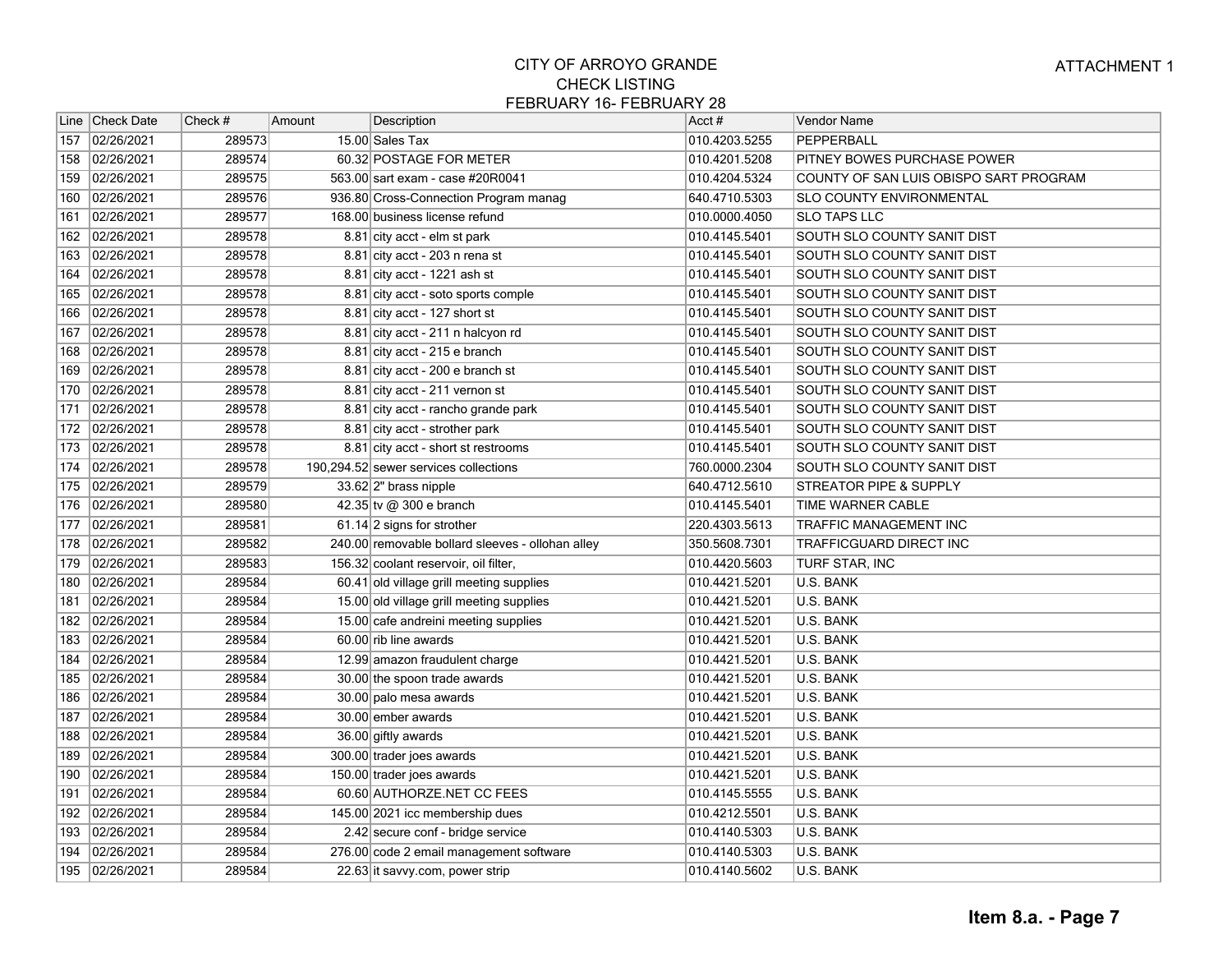| 02/26/2021<br>289584<br>245.00 ucla extension - 35th annual<br>010.4130.5501<br>U.S. BANK<br>196<br>02/26/2021<br>289584<br><b>U.S. BANK</b><br>197<br>344.87 zoom covid 19 department meetings<br>010.4919.5303<br>289584<br>02/26/2021<br>254.45 central coast yahama<br>010.4430.5601<br>U.S. BANK<br>198<br>02/26/2021<br>289584<br>34.82 smart & final covid supplies<br>010.4919.5255<br>U.S. BANK<br>199<br>02/26/2021<br>289584<br>200<br>50.00 holiday house decorating prize<br>010.4424.5252<br>U.S. BANK<br>02/26/2021<br>289584<br>50.00 holiday house decorating prize<br>010.4424.5252<br>201<br>U.S. BANK<br>02/26/2021<br>289584<br>50.00 holiday house decorating prize<br>010.4424.5252<br>U.S. BANK<br>202<br>02/26/2021<br>289584<br>010.4424.5252<br>U.S. BANK<br>203<br>50.00 holiday house decorating prize<br>02/26/2021<br>289584<br>318.76 amazon wypalls<br>U.S. BANK<br>204<br>220.4303.5613<br>02/26/2021<br>289584<br>U.S. BANK<br>205<br>62.30 harbor freight misc tools<br>220.4303.5613<br>02/26/2021<br>289584<br>U.S. BANK<br>206<br>969.72 amazon nitril black gloves<br>220.4303.5613<br>289584<br>99.37 amazon eye wash<br>207<br>02/26/2021<br>220.4303.5613<br>U.S. BANK<br>289584<br>02/26/2021<br>118.44 amazon hand sanitzer<br>220.4303.5613<br>U.S. BANK<br>208<br>289584<br>02/26/2021<br>64.60 covid supplies<br><b>U.S. BANK</b><br>209<br>010.4919.5255<br>210<br>02/26/2021<br>289584<br>20.00 slojobs.com - hr manager job p<br>010.4120.5316<br>U.S. BANK<br>289584<br>02/26/2021<br>010.4425.5255<br><b>U.S. BANK</b><br>211<br>99.12 school yr supplies<br>139.22 snack supplies<br>U.S. BANK<br>02/26/2021<br>289584<br>010.4425.5259<br>213<br>02/26/2021<br>289584<br>60.00 slojobs.com - childcare job po<br>010.4425.5316<br>U.S. BANK<br>02/26/2021<br>289584<br>20.75 R&T Embroidery<br>010.4213.5255<br>U.S. BANK<br>214<br>02/26/2021<br>289584<br>280.00 ISA renewal<br>215<br>010.4420.5255<br>U.S. BANK<br>289584<br>216<br>02/26/2021<br>010.4420.5605<br><b>U.S. BANK</b><br>12.95 amazon desk calendar<br>217<br>02/26/2021<br>289584<br>62.25 harbor freight misc tools<br>010.4420.5605<br>U.S. BANK<br>289584<br>02/26/2021<br>010.4420.5605<br>U.S. BANK<br>218<br>520.98 tractor supply edger<br>02/26/2021<br>289584<br>179.88 adobe acrobat pro dc<br>U.S. BANK<br>219<br>010.4420.5605<br>289584<br>220<br>02/26/2021<br>38.86 amazon battery operated lights<br>010.4420.5605<br>U.S. BANK<br>02/26/2021<br>289584<br>25.00 craigslist - mw job posting<br>010.4420.5316<br>U.S. BANK<br>221<br>02/26/2021<br>289584<br>25.00 atyourpace certification online<br>010.4420.5501<br>U.S. BANK<br>222<br>289584<br>223<br>02/26/2021<br>25.00 atyourpace certification online<br>010.4420.5501<br>U.S. BANK<br>289584<br><b>U.S. BANK</b><br>224<br>02/26/2021<br>30.00 atyourpace certification online<br>010.4420.5501<br>289584<br><b>U.S. BANK</b><br>225<br>02/26/2021<br>378.60 preschool supplies<br>010.4423.5253<br>289584<br>226<br>02/26/2021<br>160.00 capca membership<br>010.4420.5503<br>U.S. BANK<br>02/26/2021<br>289585<br>902.50 PAYROLL FOR: luis lira w/e 2/14<br>UNITED STAFFING ASSOC.<br>227<br>010.4420.5303<br>289585<br>02/26/2021<br>902.50 PAYROLL FOR: L LIRA W/E 02/07<br>010.4420.5303<br>UNITED STAFFING ASSOC.<br>228<br>229<br>02/26/2021<br>289586<br>010.4145.5403<br><b>VERIZON WIRELESS</b><br>342.09 city ipads<br>230<br>02/26/2021<br>289587<br>010.4213.5303<br><b>WATERBOYS PLUMBING</b><br>306.00 corpyard - replace flexes<br>289588<br>02/26/2021<br>010.4201.5803<br>WELLS FARGO VENDOR FINANCIAL<br>231<br>478.73 copy machine lease payment<br>232<br>02/26/2021<br>289589<br>57.62 restock first aid kit<br>640.4712.5255<br>WINEMA INDUSTRIAL &<br>233<br>02/26/2021<br>289589<br>612.4610.5603<br><b>WINEMA INDUSTRIAL &amp;</b><br>95.00 gas detector califrate<br>234 02/25/2021<br>289590<br>32.33 UB Refund Cst #00026445<br>640.0000.2301<br><b>MICHAEL JAMES</b> |     | Line Check Date | Check # | Amount | Description | Acct # | Vendor Name |
|---------------------------------------------------------------------------------------------------------------------------------------------------------------------------------------------------------------------------------------------------------------------------------------------------------------------------------------------------------------------------------------------------------------------------------------------------------------------------------------------------------------------------------------------------------------------------------------------------------------------------------------------------------------------------------------------------------------------------------------------------------------------------------------------------------------------------------------------------------------------------------------------------------------------------------------------------------------------------------------------------------------------------------------------------------------------------------------------------------------------------------------------------------------------------------------------------------------------------------------------------------------------------------------------------------------------------------------------------------------------------------------------------------------------------------------------------------------------------------------------------------------------------------------------------------------------------------------------------------------------------------------------------------------------------------------------------------------------------------------------------------------------------------------------------------------------------------------------------------------------------------------------------------------------------------------------------------------------------------------------------------------------------------------------------------------------------------------------------------------------------------------------------------------------------------------------------------------------------------------------------------------------------------------------------------------------------------------------------------------------------------------------------------------------------------------------------------------------------------------------------------------------------------------------------------------------------------------------------------------------------------------------------------------------------------------------------------------------------------------------------------------------------------------------------------------------------------------------------------------------------------------------------------------------------------------------------------------------------------------------------------------------------------------------------------------------------------------------------------------------------------------------------------------------------------------------------------------------------------------------------------------------------------------------------------------------------------------------------------------------------------------------------------------------------------------------------------------------------------------------------------------------------------------------------------------------------------------------------------------------------------------------------------------------------------------------------------------------------------------------------------------------------------------------------------------------------------------------------------------------------------------------------------------------------------------------------------------------------------------------------------|-----|-----------------|---------|--------|-------------|--------|-------------|
|                                                                                                                                                                                                                                                                                                                                                                                                                                                                                                                                                                                                                                                                                                                                                                                                                                                                                                                                                                                                                                                                                                                                                                                                                                                                                                                                                                                                                                                                                                                                                                                                                                                                                                                                                                                                                                                                                                                                                                                                                                                                                                                                                                                                                                                                                                                                                                                                                                                                                                                                                                                                                                                                                                                                                                                                                                                                                                                                                                                                                                                                                                                                                                                                                                                                                                                                                                                                                                                                                                                                                                                                                                                                                                                                                                                                                                                                                                                                                                                                         |     |                 |         |        |             |        |             |
|                                                                                                                                                                                                                                                                                                                                                                                                                                                                                                                                                                                                                                                                                                                                                                                                                                                                                                                                                                                                                                                                                                                                                                                                                                                                                                                                                                                                                                                                                                                                                                                                                                                                                                                                                                                                                                                                                                                                                                                                                                                                                                                                                                                                                                                                                                                                                                                                                                                                                                                                                                                                                                                                                                                                                                                                                                                                                                                                                                                                                                                                                                                                                                                                                                                                                                                                                                                                                                                                                                                                                                                                                                                                                                                                                                                                                                                                                                                                                                                                         |     |                 |         |        |             |        |             |
|                                                                                                                                                                                                                                                                                                                                                                                                                                                                                                                                                                                                                                                                                                                                                                                                                                                                                                                                                                                                                                                                                                                                                                                                                                                                                                                                                                                                                                                                                                                                                                                                                                                                                                                                                                                                                                                                                                                                                                                                                                                                                                                                                                                                                                                                                                                                                                                                                                                                                                                                                                                                                                                                                                                                                                                                                                                                                                                                                                                                                                                                                                                                                                                                                                                                                                                                                                                                                                                                                                                                                                                                                                                                                                                                                                                                                                                                                                                                                                                                         |     |                 |         |        |             |        |             |
|                                                                                                                                                                                                                                                                                                                                                                                                                                                                                                                                                                                                                                                                                                                                                                                                                                                                                                                                                                                                                                                                                                                                                                                                                                                                                                                                                                                                                                                                                                                                                                                                                                                                                                                                                                                                                                                                                                                                                                                                                                                                                                                                                                                                                                                                                                                                                                                                                                                                                                                                                                                                                                                                                                                                                                                                                                                                                                                                                                                                                                                                                                                                                                                                                                                                                                                                                                                                                                                                                                                                                                                                                                                                                                                                                                                                                                                                                                                                                                                                         |     |                 |         |        |             |        |             |
|                                                                                                                                                                                                                                                                                                                                                                                                                                                                                                                                                                                                                                                                                                                                                                                                                                                                                                                                                                                                                                                                                                                                                                                                                                                                                                                                                                                                                                                                                                                                                                                                                                                                                                                                                                                                                                                                                                                                                                                                                                                                                                                                                                                                                                                                                                                                                                                                                                                                                                                                                                                                                                                                                                                                                                                                                                                                                                                                                                                                                                                                                                                                                                                                                                                                                                                                                                                                                                                                                                                                                                                                                                                                                                                                                                                                                                                                                                                                                                                                         |     |                 |         |        |             |        |             |
|                                                                                                                                                                                                                                                                                                                                                                                                                                                                                                                                                                                                                                                                                                                                                                                                                                                                                                                                                                                                                                                                                                                                                                                                                                                                                                                                                                                                                                                                                                                                                                                                                                                                                                                                                                                                                                                                                                                                                                                                                                                                                                                                                                                                                                                                                                                                                                                                                                                                                                                                                                                                                                                                                                                                                                                                                                                                                                                                                                                                                                                                                                                                                                                                                                                                                                                                                                                                                                                                                                                                                                                                                                                                                                                                                                                                                                                                                                                                                                                                         |     |                 |         |        |             |        |             |
|                                                                                                                                                                                                                                                                                                                                                                                                                                                                                                                                                                                                                                                                                                                                                                                                                                                                                                                                                                                                                                                                                                                                                                                                                                                                                                                                                                                                                                                                                                                                                                                                                                                                                                                                                                                                                                                                                                                                                                                                                                                                                                                                                                                                                                                                                                                                                                                                                                                                                                                                                                                                                                                                                                                                                                                                                                                                                                                                                                                                                                                                                                                                                                                                                                                                                                                                                                                                                                                                                                                                                                                                                                                                                                                                                                                                                                                                                                                                                                                                         |     |                 |         |        |             |        |             |
|                                                                                                                                                                                                                                                                                                                                                                                                                                                                                                                                                                                                                                                                                                                                                                                                                                                                                                                                                                                                                                                                                                                                                                                                                                                                                                                                                                                                                                                                                                                                                                                                                                                                                                                                                                                                                                                                                                                                                                                                                                                                                                                                                                                                                                                                                                                                                                                                                                                                                                                                                                                                                                                                                                                                                                                                                                                                                                                                                                                                                                                                                                                                                                                                                                                                                                                                                                                                                                                                                                                                                                                                                                                                                                                                                                                                                                                                                                                                                                                                         |     |                 |         |        |             |        |             |
|                                                                                                                                                                                                                                                                                                                                                                                                                                                                                                                                                                                                                                                                                                                                                                                                                                                                                                                                                                                                                                                                                                                                                                                                                                                                                                                                                                                                                                                                                                                                                                                                                                                                                                                                                                                                                                                                                                                                                                                                                                                                                                                                                                                                                                                                                                                                                                                                                                                                                                                                                                                                                                                                                                                                                                                                                                                                                                                                                                                                                                                                                                                                                                                                                                                                                                                                                                                                                                                                                                                                                                                                                                                                                                                                                                                                                                                                                                                                                                                                         |     |                 |         |        |             |        |             |
|                                                                                                                                                                                                                                                                                                                                                                                                                                                                                                                                                                                                                                                                                                                                                                                                                                                                                                                                                                                                                                                                                                                                                                                                                                                                                                                                                                                                                                                                                                                                                                                                                                                                                                                                                                                                                                                                                                                                                                                                                                                                                                                                                                                                                                                                                                                                                                                                                                                                                                                                                                                                                                                                                                                                                                                                                                                                                                                                                                                                                                                                                                                                                                                                                                                                                                                                                                                                                                                                                                                                                                                                                                                                                                                                                                                                                                                                                                                                                                                                         |     |                 |         |        |             |        |             |
|                                                                                                                                                                                                                                                                                                                                                                                                                                                                                                                                                                                                                                                                                                                                                                                                                                                                                                                                                                                                                                                                                                                                                                                                                                                                                                                                                                                                                                                                                                                                                                                                                                                                                                                                                                                                                                                                                                                                                                                                                                                                                                                                                                                                                                                                                                                                                                                                                                                                                                                                                                                                                                                                                                                                                                                                                                                                                                                                                                                                                                                                                                                                                                                                                                                                                                                                                                                                                                                                                                                                                                                                                                                                                                                                                                                                                                                                                                                                                                                                         |     |                 |         |        |             |        |             |
|                                                                                                                                                                                                                                                                                                                                                                                                                                                                                                                                                                                                                                                                                                                                                                                                                                                                                                                                                                                                                                                                                                                                                                                                                                                                                                                                                                                                                                                                                                                                                                                                                                                                                                                                                                                                                                                                                                                                                                                                                                                                                                                                                                                                                                                                                                                                                                                                                                                                                                                                                                                                                                                                                                                                                                                                                                                                                                                                                                                                                                                                                                                                                                                                                                                                                                                                                                                                                                                                                                                                                                                                                                                                                                                                                                                                                                                                                                                                                                                                         |     |                 |         |        |             |        |             |
|                                                                                                                                                                                                                                                                                                                                                                                                                                                                                                                                                                                                                                                                                                                                                                                                                                                                                                                                                                                                                                                                                                                                                                                                                                                                                                                                                                                                                                                                                                                                                                                                                                                                                                                                                                                                                                                                                                                                                                                                                                                                                                                                                                                                                                                                                                                                                                                                                                                                                                                                                                                                                                                                                                                                                                                                                                                                                                                                                                                                                                                                                                                                                                                                                                                                                                                                                                                                                                                                                                                                                                                                                                                                                                                                                                                                                                                                                                                                                                                                         |     |                 |         |        |             |        |             |
|                                                                                                                                                                                                                                                                                                                                                                                                                                                                                                                                                                                                                                                                                                                                                                                                                                                                                                                                                                                                                                                                                                                                                                                                                                                                                                                                                                                                                                                                                                                                                                                                                                                                                                                                                                                                                                                                                                                                                                                                                                                                                                                                                                                                                                                                                                                                                                                                                                                                                                                                                                                                                                                                                                                                                                                                                                                                                                                                                                                                                                                                                                                                                                                                                                                                                                                                                                                                                                                                                                                                                                                                                                                                                                                                                                                                                                                                                                                                                                                                         |     |                 |         |        |             |        |             |
|                                                                                                                                                                                                                                                                                                                                                                                                                                                                                                                                                                                                                                                                                                                                                                                                                                                                                                                                                                                                                                                                                                                                                                                                                                                                                                                                                                                                                                                                                                                                                                                                                                                                                                                                                                                                                                                                                                                                                                                                                                                                                                                                                                                                                                                                                                                                                                                                                                                                                                                                                                                                                                                                                                                                                                                                                                                                                                                                                                                                                                                                                                                                                                                                                                                                                                                                                                                                                                                                                                                                                                                                                                                                                                                                                                                                                                                                                                                                                                                                         |     |                 |         |        |             |        |             |
|                                                                                                                                                                                                                                                                                                                                                                                                                                                                                                                                                                                                                                                                                                                                                                                                                                                                                                                                                                                                                                                                                                                                                                                                                                                                                                                                                                                                                                                                                                                                                                                                                                                                                                                                                                                                                                                                                                                                                                                                                                                                                                                                                                                                                                                                                                                                                                                                                                                                                                                                                                                                                                                                                                                                                                                                                                                                                                                                                                                                                                                                                                                                                                                                                                                                                                                                                                                                                                                                                                                                                                                                                                                                                                                                                                                                                                                                                                                                                                                                         |     |                 |         |        |             |        |             |
|                                                                                                                                                                                                                                                                                                                                                                                                                                                                                                                                                                                                                                                                                                                                                                                                                                                                                                                                                                                                                                                                                                                                                                                                                                                                                                                                                                                                                                                                                                                                                                                                                                                                                                                                                                                                                                                                                                                                                                                                                                                                                                                                                                                                                                                                                                                                                                                                                                                                                                                                                                                                                                                                                                                                                                                                                                                                                                                                                                                                                                                                                                                                                                                                                                                                                                                                                                                                                                                                                                                                                                                                                                                                                                                                                                                                                                                                                                                                                                                                         | 212 |                 |         |        |             |        |             |
|                                                                                                                                                                                                                                                                                                                                                                                                                                                                                                                                                                                                                                                                                                                                                                                                                                                                                                                                                                                                                                                                                                                                                                                                                                                                                                                                                                                                                                                                                                                                                                                                                                                                                                                                                                                                                                                                                                                                                                                                                                                                                                                                                                                                                                                                                                                                                                                                                                                                                                                                                                                                                                                                                                                                                                                                                                                                                                                                                                                                                                                                                                                                                                                                                                                                                                                                                                                                                                                                                                                                                                                                                                                                                                                                                                                                                                                                                                                                                                                                         |     |                 |         |        |             |        |             |
|                                                                                                                                                                                                                                                                                                                                                                                                                                                                                                                                                                                                                                                                                                                                                                                                                                                                                                                                                                                                                                                                                                                                                                                                                                                                                                                                                                                                                                                                                                                                                                                                                                                                                                                                                                                                                                                                                                                                                                                                                                                                                                                                                                                                                                                                                                                                                                                                                                                                                                                                                                                                                                                                                                                                                                                                                                                                                                                                                                                                                                                                                                                                                                                                                                                                                                                                                                                                                                                                                                                                                                                                                                                                                                                                                                                                                                                                                                                                                                                                         |     |                 |         |        |             |        |             |
|                                                                                                                                                                                                                                                                                                                                                                                                                                                                                                                                                                                                                                                                                                                                                                                                                                                                                                                                                                                                                                                                                                                                                                                                                                                                                                                                                                                                                                                                                                                                                                                                                                                                                                                                                                                                                                                                                                                                                                                                                                                                                                                                                                                                                                                                                                                                                                                                                                                                                                                                                                                                                                                                                                                                                                                                                                                                                                                                                                                                                                                                                                                                                                                                                                                                                                                                                                                                                                                                                                                                                                                                                                                                                                                                                                                                                                                                                                                                                                                                         |     |                 |         |        |             |        |             |
|                                                                                                                                                                                                                                                                                                                                                                                                                                                                                                                                                                                                                                                                                                                                                                                                                                                                                                                                                                                                                                                                                                                                                                                                                                                                                                                                                                                                                                                                                                                                                                                                                                                                                                                                                                                                                                                                                                                                                                                                                                                                                                                                                                                                                                                                                                                                                                                                                                                                                                                                                                                                                                                                                                                                                                                                                                                                                                                                                                                                                                                                                                                                                                                                                                                                                                                                                                                                                                                                                                                                                                                                                                                                                                                                                                                                                                                                                                                                                                                                         |     |                 |         |        |             |        |             |
|                                                                                                                                                                                                                                                                                                                                                                                                                                                                                                                                                                                                                                                                                                                                                                                                                                                                                                                                                                                                                                                                                                                                                                                                                                                                                                                                                                                                                                                                                                                                                                                                                                                                                                                                                                                                                                                                                                                                                                                                                                                                                                                                                                                                                                                                                                                                                                                                                                                                                                                                                                                                                                                                                                                                                                                                                                                                                                                                                                                                                                                                                                                                                                                                                                                                                                                                                                                                                                                                                                                                                                                                                                                                                                                                                                                                                                                                                                                                                                                                         |     |                 |         |        |             |        |             |
|                                                                                                                                                                                                                                                                                                                                                                                                                                                                                                                                                                                                                                                                                                                                                                                                                                                                                                                                                                                                                                                                                                                                                                                                                                                                                                                                                                                                                                                                                                                                                                                                                                                                                                                                                                                                                                                                                                                                                                                                                                                                                                                                                                                                                                                                                                                                                                                                                                                                                                                                                                                                                                                                                                                                                                                                                                                                                                                                                                                                                                                                                                                                                                                                                                                                                                                                                                                                                                                                                                                                                                                                                                                                                                                                                                                                                                                                                                                                                                                                         |     |                 |         |        |             |        |             |
|                                                                                                                                                                                                                                                                                                                                                                                                                                                                                                                                                                                                                                                                                                                                                                                                                                                                                                                                                                                                                                                                                                                                                                                                                                                                                                                                                                                                                                                                                                                                                                                                                                                                                                                                                                                                                                                                                                                                                                                                                                                                                                                                                                                                                                                                                                                                                                                                                                                                                                                                                                                                                                                                                                                                                                                                                                                                                                                                                                                                                                                                                                                                                                                                                                                                                                                                                                                                                                                                                                                                                                                                                                                                                                                                                                                                                                                                                                                                                                                                         |     |                 |         |        |             |        |             |
|                                                                                                                                                                                                                                                                                                                                                                                                                                                                                                                                                                                                                                                                                                                                                                                                                                                                                                                                                                                                                                                                                                                                                                                                                                                                                                                                                                                                                                                                                                                                                                                                                                                                                                                                                                                                                                                                                                                                                                                                                                                                                                                                                                                                                                                                                                                                                                                                                                                                                                                                                                                                                                                                                                                                                                                                                                                                                                                                                                                                                                                                                                                                                                                                                                                                                                                                                                                                                                                                                                                                                                                                                                                                                                                                                                                                                                                                                                                                                                                                         |     |                 |         |        |             |        |             |
|                                                                                                                                                                                                                                                                                                                                                                                                                                                                                                                                                                                                                                                                                                                                                                                                                                                                                                                                                                                                                                                                                                                                                                                                                                                                                                                                                                                                                                                                                                                                                                                                                                                                                                                                                                                                                                                                                                                                                                                                                                                                                                                                                                                                                                                                                                                                                                                                                                                                                                                                                                                                                                                                                                                                                                                                                                                                                                                                                                                                                                                                                                                                                                                                                                                                                                                                                                                                                                                                                                                                                                                                                                                                                                                                                                                                                                                                                                                                                                                                         |     |                 |         |        |             |        |             |
|                                                                                                                                                                                                                                                                                                                                                                                                                                                                                                                                                                                                                                                                                                                                                                                                                                                                                                                                                                                                                                                                                                                                                                                                                                                                                                                                                                                                                                                                                                                                                                                                                                                                                                                                                                                                                                                                                                                                                                                                                                                                                                                                                                                                                                                                                                                                                                                                                                                                                                                                                                                                                                                                                                                                                                                                                                                                                                                                                                                                                                                                                                                                                                                                                                                                                                                                                                                                                                                                                                                                                                                                                                                                                                                                                                                                                                                                                                                                                                                                         |     |                 |         |        |             |        |             |
|                                                                                                                                                                                                                                                                                                                                                                                                                                                                                                                                                                                                                                                                                                                                                                                                                                                                                                                                                                                                                                                                                                                                                                                                                                                                                                                                                                                                                                                                                                                                                                                                                                                                                                                                                                                                                                                                                                                                                                                                                                                                                                                                                                                                                                                                                                                                                                                                                                                                                                                                                                                                                                                                                                                                                                                                                                                                                                                                                                                                                                                                                                                                                                                                                                                                                                                                                                                                                                                                                                                                                                                                                                                                                                                                                                                                                                                                                                                                                                                                         |     |                 |         |        |             |        |             |
|                                                                                                                                                                                                                                                                                                                                                                                                                                                                                                                                                                                                                                                                                                                                                                                                                                                                                                                                                                                                                                                                                                                                                                                                                                                                                                                                                                                                                                                                                                                                                                                                                                                                                                                                                                                                                                                                                                                                                                                                                                                                                                                                                                                                                                                                                                                                                                                                                                                                                                                                                                                                                                                                                                                                                                                                                                                                                                                                                                                                                                                                                                                                                                                                                                                                                                                                                                                                                                                                                                                                                                                                                                                                                                                                                                                                                                                                                                                                                                                                         |     |                 |         |        |             |        |             |
|                                                                                                                                                                                                                                                                                                                                                                                                                                                                                                                                                                                                                                                                                                                                                                                                                                                                                                                                                                                                                                                                                                                                                                                                                                                                                                                                                                                                                                                                                                                                                                                                                                                                                                                                                                                                                                                                                                                                                                                                                                                                                                                                                                                                                                                                                                                                                                                                                                                                                                                                                                                                                                                                                                                                                                                                                                                                                                                                                                                                                                                                                                                                                                                                                                                                                                                                                                                                                                                                                                                                                                                                                                                                                                                                                                                                                                                                                                                                                                                                         |     |                 |         |        |             |        |             |
|                                                                                                                                                                                                                                                                                                                                                                                                                                                                                                                                                                                                                                                                                                                                                                                                                                                                                                                                                                                                                                                                                                                                                                                                                                                                                                                                                                                                                                                                                                                                                                                                                                                                                                                                                                                                                                                                                                                                                                                                                                                                                                                                                                                                                                                                                                                                                                                                                                                                                                                                                                                                                                                                                                                                                                                                                                                                                                                                                                                                                                                                                                                                                                                                                                                                                                                                                                                                                                                                                                                                                                                                                                                                                                                                                                                                                                                                                                                                                                                                         |     |                 |         |        |             |        |             |
|                                                                                                                                                                                                                                                                                                                                                                                                                                                                                                                                                                                                                                                                                                                                                                                                                                                                                                                                                                                                                                                                                                                                                                                                                                                                                                                                                                                                                                                                                                                                                                                                                                                                                                                                                                                                                                                                                                                                                                                                                                                                                                                                                                                                                                                                                                                                                                                                                                                                                                                                                                                                                                                                                                                                                                                                                                                                                                                                                                                                                                                                                                                                                                                                                                                                                                                                                                                                                                                                                                                                                                                                                                                                                                                                                                                                                                                                                                                                                                                                         |     |                 |         |        |             |        |             |
|                                                                                                                                                                                                                                                                                                                                                                                                                                                                                                                                                                                                                                                                                                                                                                                                                                                                                                                                                                                                                                                                                                                                                                                                                                                                                                                                                                                                                                                                                                                                                                                                                                                                                                                                                                                                                                                                                                                                                                                                                                                                                                                                                                                                                                                                                                                                                                                                                                                                                                                                                                                                                                                                                                                                                                                                                                                                                                                                                                                                                                                                                                                                                                                                                                                                                                                                                                                                                                                                                                                                                                                                                                                                                                                                                                                                                                                                                                                                                                                                         |     |                 |         |        |             |        |             |
|                                                                                                                                                                                                                                                                                                                                                                                                                                                                                                                                                                                                                                                                                                                                                                                                                                                                                                                                                                                                                                                                                                                                                                                                                                                                                                                                                                                                                                                                                                                                                                                                                                                                                                                                                                                                                                                                                                                                                                                                                                                                                                                                                                                                                                                                                                                                                                                                                                                                                                                                                                                                                                                                                                                                                                                                                                                                                                                                                                                                                                                                                                                                                                                                                                                                                                                                                                                                                                                                                                                                                                                                                                                                                                                                                                                                                                                                                                                                                                                                         |     |                 |         |        |             |        |             |
|                                                                                                                                                                                                                                                                                                                                                                                                                                                                                                                                                                                                                                                                                                                                                                                                                                                                                                                                                                                                                                                                                                                                                                                                                                                                                                                                                                                                                                                                                                                                                                                                                                                                                                                                                                                                                                                                                                                                                                                                                                                                                                                                                                                                                                                                                                                                                                                                                                                                                                                                                                                                                                                                                                                                                                                                                                                                                                                                                                                                                                                                                                                                                                                                                                                                                                                                                                                                                                                                                                                                                                                                                                                                                                                                                                                                                                                                                                                                                                                                         |     |                 |         |        |             |        |             |
|                                                                                                                                                                                                                                                                                                                                                                                                                                                                                                                                                                                                                                                                                                                                                                                                                                                                                                                                                                                                                                                                                                                                                                                                                                                                                                                                                                                                                                                                                                                                                                                                                                                                                                                                                                                                                                                                                                                                                                                                                                                                                                                                                                                                                                                                                                                                                                                                                                                                                                                                                                                                                                                                                                                                                                                                                                                                                                                                                                                                                                                                                                                                                                                                                                                                                                                                                                                                                                                                                                                                                                                                                                                                                                                                                                                                                                                                                                                                                                                                         |     |                 |         |        |             |        |             |
|                                                                                                                                                                                                                                                                                                                                                                                                                                                                                                                                                                                                                                                                                                                                                                                                                                                                                                                                                                                                                                                                                                                                                                                                                                                                                                                                                                                                                                                                                                                                                                                                                                                                                                                                                                                                                                                                                                                                                                                                                                                                                                                                                                                                                                                                                                                                                                                                                                                                                                                                                                                                                                                                                                                                                                                                                                                                                                                                                                                                                                                                                                                                                                                                                                                                                                                                                                                                                                                                                                                                                                                                                                                                                                                                                                                                                                                                                                                                                                                                         |     |                 |         |        |             |        |             |
|                                                                                                                                                                                                                                                                                                                                                                                                                                                                                                                                                                                                                                                                                                                                                                                                                                                                                                                                                                                                                                                                                                                                                                                                                                                                                                                                                                                                                                                                                                                                                                                                                                                                                                                                                                                                                                                                                                                                                                                                                                                                                                                                                                                                                                                                                                                                                                                                                                                                                                                                                                                                                                                                                                                                                                                                                                                                                                                                                                                                                                                                                                                                                                                                                                                                                                                                                                                                                                                                                                                                                                                                                                                                                                                                                                                                                                                                                                                                                                                                         |     |                 |         |        |             |        |             |
|                                                                                                                                                                                                                                                                                                                                                                                                                                                                                                                                                                                                                                                                                                                                                                                                                                                                                                                                                                                                                                                                                                                                                                                                                                                                                                                                                                                                                                                                                                                                                                                                                                                                                                                                                                                                                                                                                                                                                                                                                                                                                                                                                                                                                                                                                                                                                                                                                                                                                                                                                                                                                                                                                                                                                                                                                                                                                                                                                                                                                                                                                                                                                                                                                                                                                                                                                                                                                                                                                                                                                                                                                                                                                                                                                                                                                                                                                                                                                                                                         |     |                 |         |        |             |        |             |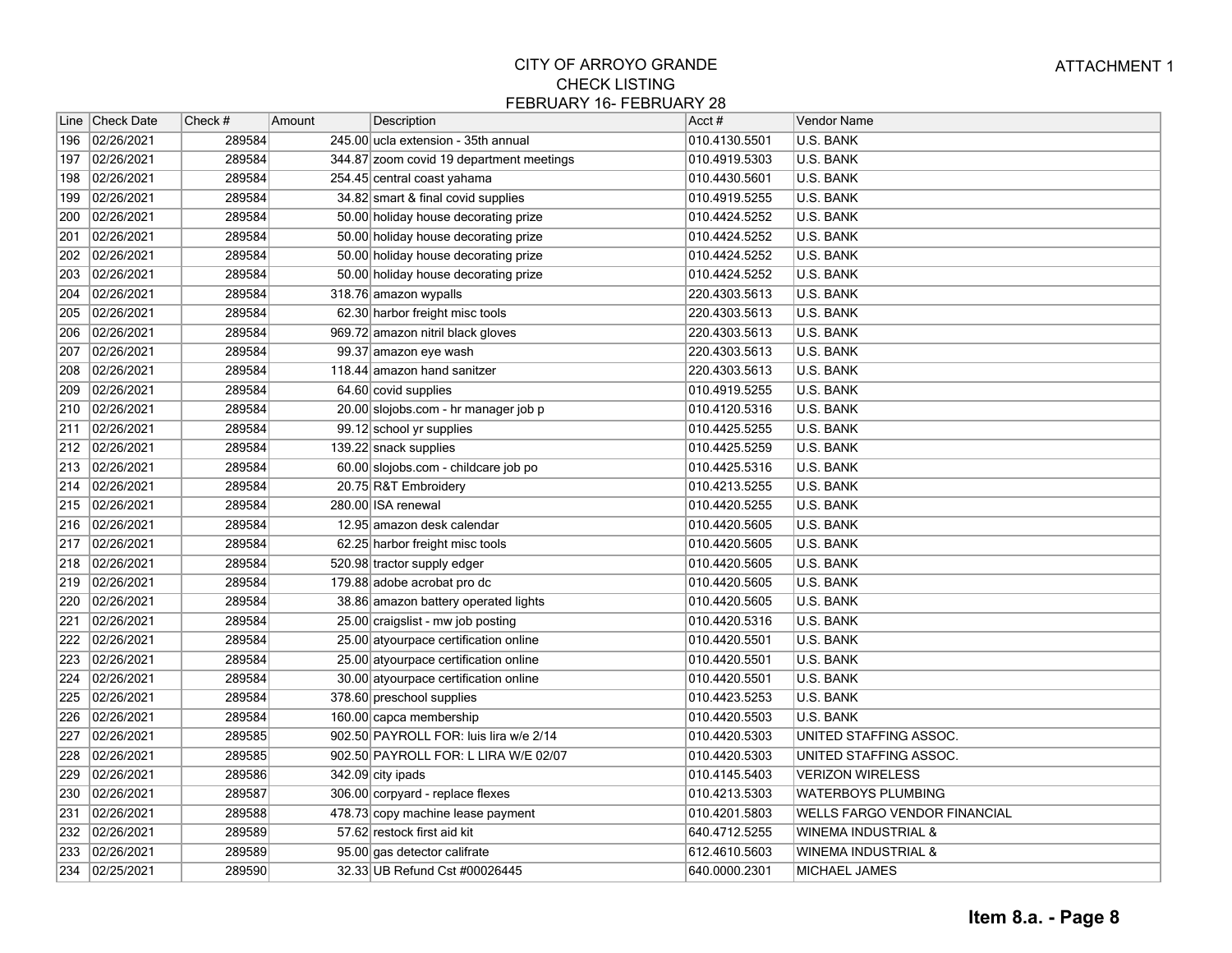|              | Line Check Date | Check # | Amount             | Description                              | Acct#         | Vendor Name                           |
|--------------|-----------------|---------|--------------------|------------------------------------------|---------------|---------------------------------------|
| 235          | 02/25/2021      | 289591  |                    | 2,055.93 UB Refund Cst #00020347         | 640.0000.2301 | PISMO MEDICAL PROPERTIES              |
|              | 236 02/25/2021  | 289592  |                    | 363.70 UB Refund Cst #00006613           | 640.0000.2301 | PISMO MEDICAL PROPERTIES              |
| 237          | 02/25/2021      | 289593  |                    | 136.45 UB Refund Cst #00026859           | 640.0000.2301 | TOSTE REVOCABLE TRUST                 |
| 238          | 02/25/2021      | 289594  |                    | 140.90 UB Refund Cst #00027031           | 640.0000.2301 | TOSTE REVOCABLE TRUST                 |
| 239          | 02/26/2021      | 289595  |                    | 927.24 Feb 2021 supplemental insurance   | 011.0000.2126 | <b>AFLAC INSURANCE</b>                |
| 240          | 02/26/2021      | 289596  |                    | 2,851.80 ag police assn dues - Feb 2021  | 011.0000.2116 | ARROYO GRANDE POLICE ASSN             |
| 241          | 02/26/2021      | 289597  |                    | 37,863.59 federal w/h                    | 011.0000.2104 | <b>CITY OF ARROYO GRANDE</b>          |
| 242          | 02/26/2021      | 289597  |                    | 45,242.24 social security                | 011.0000.2105 | CITY OF ARROYO GRANDE                 |
| 243          | 02/26/2021      | 289597  | 11,140.56 medicare |                                          | 011.0000.2105 | <b>CITY OF ARROYO GRANDE</b>          |
| 244          | 02/26/2021      | 289598  |                    | 23,684.86 FEDERAL WITHHOLDING            | 011.0000.2104 | CITY OF ARROYO GRANDE                 |
| 245          | 02/26/2021      | 289598  |                    | 8,884.16 SOCIAL SECURITY                 | 011.0000.2105 | <b>CITY OF ARROYO GRANDE</b>          |
| 246          | 02/26/2021      | 289598  |                    | 2,077.76 MEDICARE                        | 011.0000.2105 | CITY OF ARROYO GRANDE                 |
| $\sqrt{247}$ | 02/26/2021      | 289599  |                    | 14,710.70 state pit w/h                  | 011.0000.2108 | CA ST EMPLOYMENT DEVEL DEPT           |
| 248          | 02/26/2021      | 289599  |                    | 1,802.01 state sdi contribution          | 011.0000.2111 | CA ST EMPLOYMENT DEVEL DEPT           |
| 249          | 02/26/2021      | 289600  |                    | 8,701.91 STATE PIT W/H                   | 011.0000.2108 | CA ST EMPLOYMENT DEVEL DEPT           |
| 250          | 02/26/2021      | 289601  |                    | 195.69 child support                     | 011.0000.2114 | CA STATE DISBURSEMENT UNIT            |
| 251          | 02/26/2021      | 289601  |                    | 133.38 child support                     | 011.0000.2114 | CA STATE DISBURSEMENT UNIT            |
| 252          | 02/26/2021      | 289602  |                    | 30.00 ag fire assn dues - Feb 2021       | 011.0000.2115 | <b>FIVE CITIES FIREFIGHTERS ASSOC</b> |
| 253          | 02/26/2021      | 289603  |                    | 3,200.00 career ff assn dues - feb 2021  | 011.0000.2115 | <b>FIVE CITIES PROF. FIREFIGHTERS</b> |
| 254          | 02/26/2021      | 289604  |                    | 2,622.79 ee deferred compensation %      | 011.0000.2117 | ICMA RETIREMENT CORP                  |
| 255          | 02/26/2021      | 289604  |                    | 10,733.18 ee deferred compensation flat  | 011.0000.2117 | ICMA RETIREMENT CORP                  |
| 256          | 02/26/2021      | 289604  |                    | 816.66 er deferred compensation flat     | 011.0000.2117 | ICMA RETIREMENT CORP                  |
| 257          | 02/26/2021      | 289604  |                    | 50.00 ee roth contribution               | 011.0000.2117 | ICMA RETIREMENT CORP                  |
| 258          | 02/26/2021      | 289605  |                    | 121.60 Feb 2021 legal svcs               | 011.0000.2125 | LEGALSHIELD                           |
| 259          | 02/26/2021      | 289606  |                    | 19,340.00 ppe 2/18/21 fire tier I 581    | 011.0000.2106 | <b>PERS - RETIREMENT</b>              |
| 260          | 02/26/2021      | 289606  |                    | 3,796.57 ppe 2/18/21 misc tier II 30084  | 011.0000.2106 | <b>PERS - RETIREMENT</b>              |
| 261          | 02/26/2021      | 289606  |                    | 10,997.62 ppe 02/18/21 misc pepra 26632  | 011.0000.2106 | <b>PERS - RETIREMENT</b>              |
|              | 262 02/26/2021  | 289606  |                    | 7,358.98 ppe 2/18/21 police pepra 25502  | 011.0000.2106 | <b>PERS - RETIREMENT</b>              |
| 263          | 02/26/2021      | 289606  |                    | 9,112.33 ppe 2/18/21 misc tier I 580     | 011.0000.2106 | <b>PERS - RETIREMENT</b>              |
| 264          | 02/26/2021      | 289606  |                    | 4,411.01 ppe 2/18/21 police tier II 150  | 011.0000.2106 | <b>PERS - RETIREMENT</b>              |
| 265          | 02/26/2021      | 289606  |                    | 6,326.22 ppe 2/18/21 fire pepra 25501    | 011.0000.2106 | PERS - RETIREMENT                     |
| 266          | 02/26/2021      | 289606  |                    | 12,508.84 ppe 2/18/21 police tier I 3005 | 011.0000.2106 | <b>PERS - RETIREMENT</b>              |
| 267          | 02/26/2021      | 289607  |                    | 1,308.00 SEIU dues - Feb 2021            | 011.0000.2118 | S.E.I.U. LOCAL 620                    |
| 268          | 02/26/2021      | 289608  |                    | 112.00 sheriff civil garn                | 011.0000.2114 | <b>SLO COUNTY SHERIFF'S CIVIL DIV</b> |
| 269          | 02/26/2021      | 289609  |                    | 1,141.15 ee pars contribtuion pay date   | 011.0000.2107 | US BANK OF CALIFORNIA                 |
| 270          | 02/26/2021      | 289609  |                    | 285.29 er pars contribution pay date     | 011.0000.2107 | US BANK OF CALIFORNIA                 |
|              |                 |         | 1,218,330.76       |                                          |               |                                       |
|              |                 |         |                    |                                          |               |                                       |